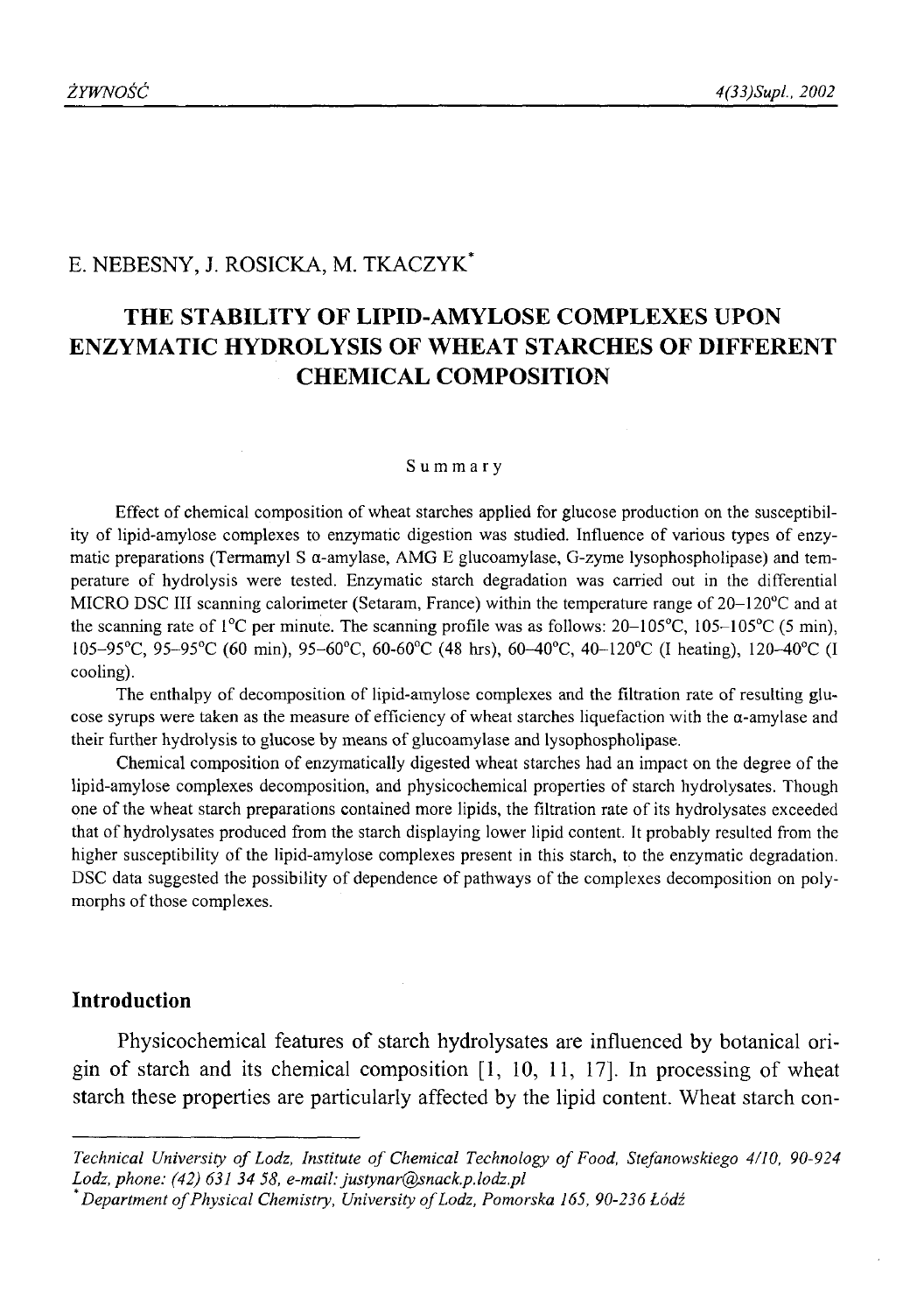tains approximately 1% of lipids, mainly lysophospholipids (85-95% of the total content) that form complexes with amylose [2, 5, 6]. Virtually, total phosphorus in starch granules belongs to phospholipids. Surface lipids are localized in the outer surface of starch granules. Because of oxidation they are responsible for an unpleasant (so called "corn") odor of wheat starch [12, 13, 14].

Amylose-lipid complexes reduce starch swelling and solubilization, and decrease water-binding and, therefore, they obstruct an access of amylolytic enzymes to starch molecules. Thus, they have a negative effect on production of glucose syrups. In consequence, a lower degree of starch saccharification as well as turbidity and haze in the syrups appear resulting in reduced filtration rate and glucose syrups yield [1, 10, 11].

Amylose complexed with lipids is much less susceptible to enzymatic hydrolysis than free amylose. Complete decomposition of these complexes requires an excess of amylolytic enzymes and/or much longer time of the process [9]. An accessibility of amylose-lipid complexes to enzymatic digestion remains unclear, although the problem of their hydrolysis in starch gels, has been an intensively studied. This prompted us to examine the stability of amylose-lipid complexes upon enzymatic digestion of wheat starch of different chemical composition, and compare properties of the hydrolysates obtained. Starch preparations used in the studies were treated with TERMAMYL S a-amylase, AMG E glucoamylase and G-zyme lysophospholipase, at variable time and temperature.

## **Materials and methods**

The composition of wheat starch preparations, subjected to enzymatic hydrolysis is presented in Table 1.

Table 1

| Component         | Wheat starch No. 1<br>$[%$ of s.s.] | Wheat starch No. 2<br>$[\%$ of s.s.] |
|-------------------|-------------------------------------|--------------------------------------|
| Amylose           | 25.5                                | 21.0                                 |
| Lipids            | 0.64                                | 0.79                                 |
| Protein           | 0.81                                | 0.82                                 |
| Total pentosans   | 0.29                                | 0.32                                 |
| Soluble pentosans | 0.013                               | 0.021                                |
| Phosphorus        | 0.034                               | 0.029                                |

Composition of examined wheat starch preparations

Enzymatic preparations applied for starch digestion were as follows:

- TERMAMYL S  $\alpha$  -amylase (120 KNU per g) 0.6 g per 1000 g s.s.;
- AMG E glucoamylase (300 AGU per 1 ml)  $-$  0.015 ml per 90 ml;
- G-zyme G 999 lysophospholipase  $(1000 \text{ U per g}) 0.015 \text{ ml per } 900 \text{ ml.}$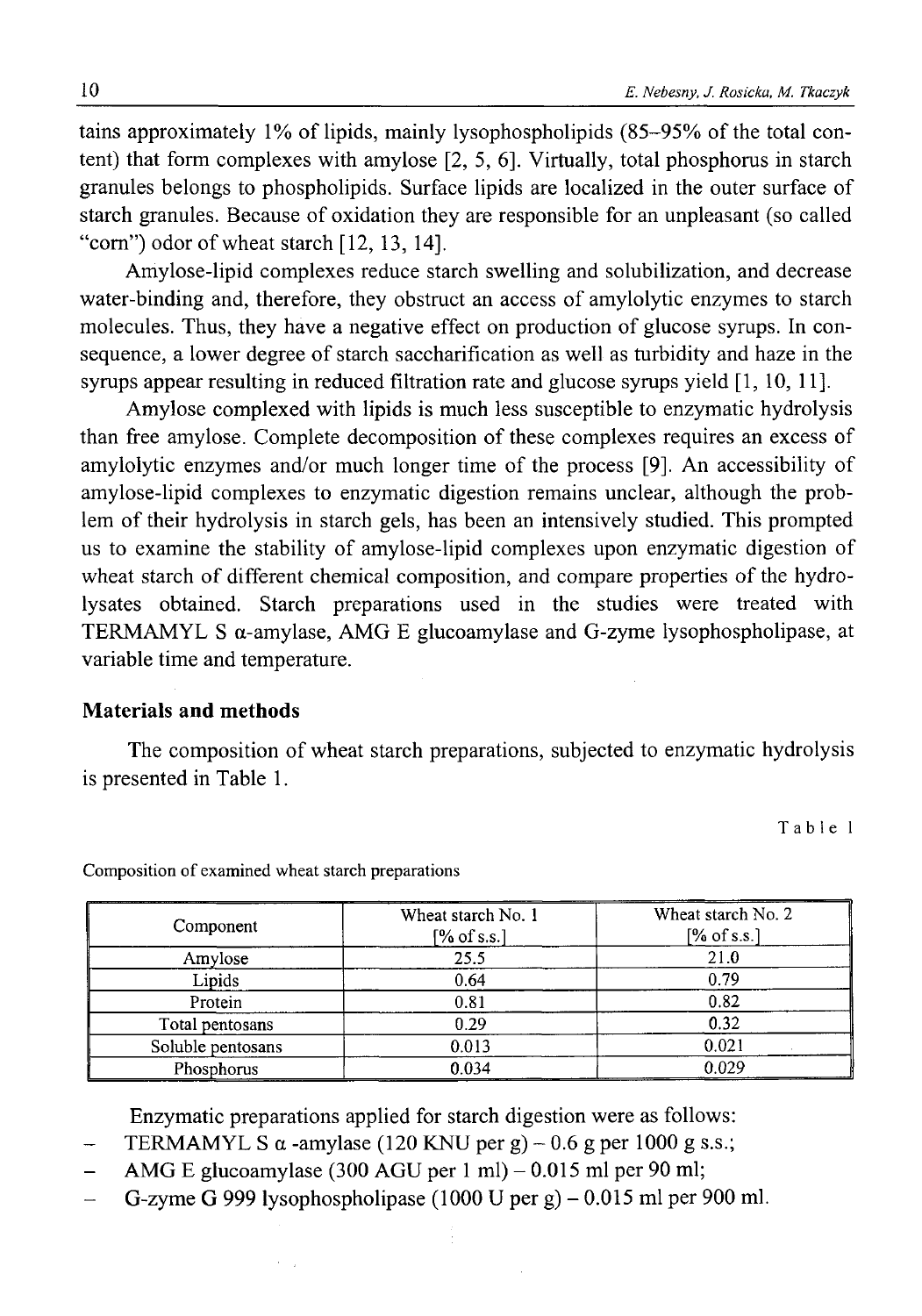Hydrolysis of 33% wheat starch gels with above enzymes was conducted in the differential scanning calorimeter MICRO DSC III (Setaram (Caluire, France), at temperatures ranging from 20 to 120°C, and at the scanning rate of l°C/min. The process was run according to the following scanning profile:  $20-105^{\circ}$ C,  $105-105^{\circ}$ C (5 min), 105-95°C, 95-95°C (60 min), 95-60°C, 60-60°C (48 hrs), 60-40°C, 40-120°C (I heating),  $120-40^{\circ}$ C (I cooling).

The process of starch depolymerization was also carried out in a pressure converter. Parameters of the experiments: initial temp.  $105^{\circ}$ C - 5 min, pressure - 0,098 Mpa. Subsequenty, temperature was decreased to 95°C and at this temperature liquefaction was conducted by 1 h.

The degree of decomposition of the amylose-lipid complexes during enzymatic liquefaction and saccharification of starch was determined by means of:

- an estimation of the enthalpy of their degradation using the differential scanning calorimetry (DSC);
- filtration rate measurements (the filtrate's volume per units of time and filter surface area)

Filtration experiments were carried out at  $60^{\circ}$ C. 100 ml samples of starch hydrolysates were taken at determined time intervals and the concentration of each sample was brought to 33°Bx. The samples were filtered through a fluted filter paper of a diameter of 205 mm, and an area of  $3.3011$  mm<sup>2</sup>, constant for all tests. The filtering surface area was 3.1420 mm<sup>2</sup>. The filtrate volume measurements were done every minute within the period of 10 minutes.

# **Results and discussion**

Majority of preceding studies on the behavior of amylose-lipid complexes during enzymatic hydrolysis of cereal starch (mainly from barley) were carried out at temperatures below starch gelatinization temperature, and using preparations of  $\alpha$ -amylase [8, 15]. Also model amylose-lipid complexes, obtained in the reaction of starch (mainly from potatoes) with fatty acids or lysophosphatidylchoł.ne, were treated with preparations of  $\alpha$ -amylase or glucoamylase [3, 4, 7, 16].

Our studies were focused on determination of an effect of chemical composition of starch on the stability of amylose-lipid complexes, whose presence hampers fitration of starch hydrolysates.

Despite the larger lipid content in the wheat starch preparation No. 2, in comparison to the preparation No. 1 (Table 1), filtration rates of wheat starch No. 2 hydrolysates were higher (Fig. 4). It mainly resulted from a better susceptibility of the amyloselipid complexes, present in the suspension of the starch No. 2, to the attack of the  $\alpha$ amylase preparation, upon the step of liquefaction that was observed by means of differential scanning calorimetry.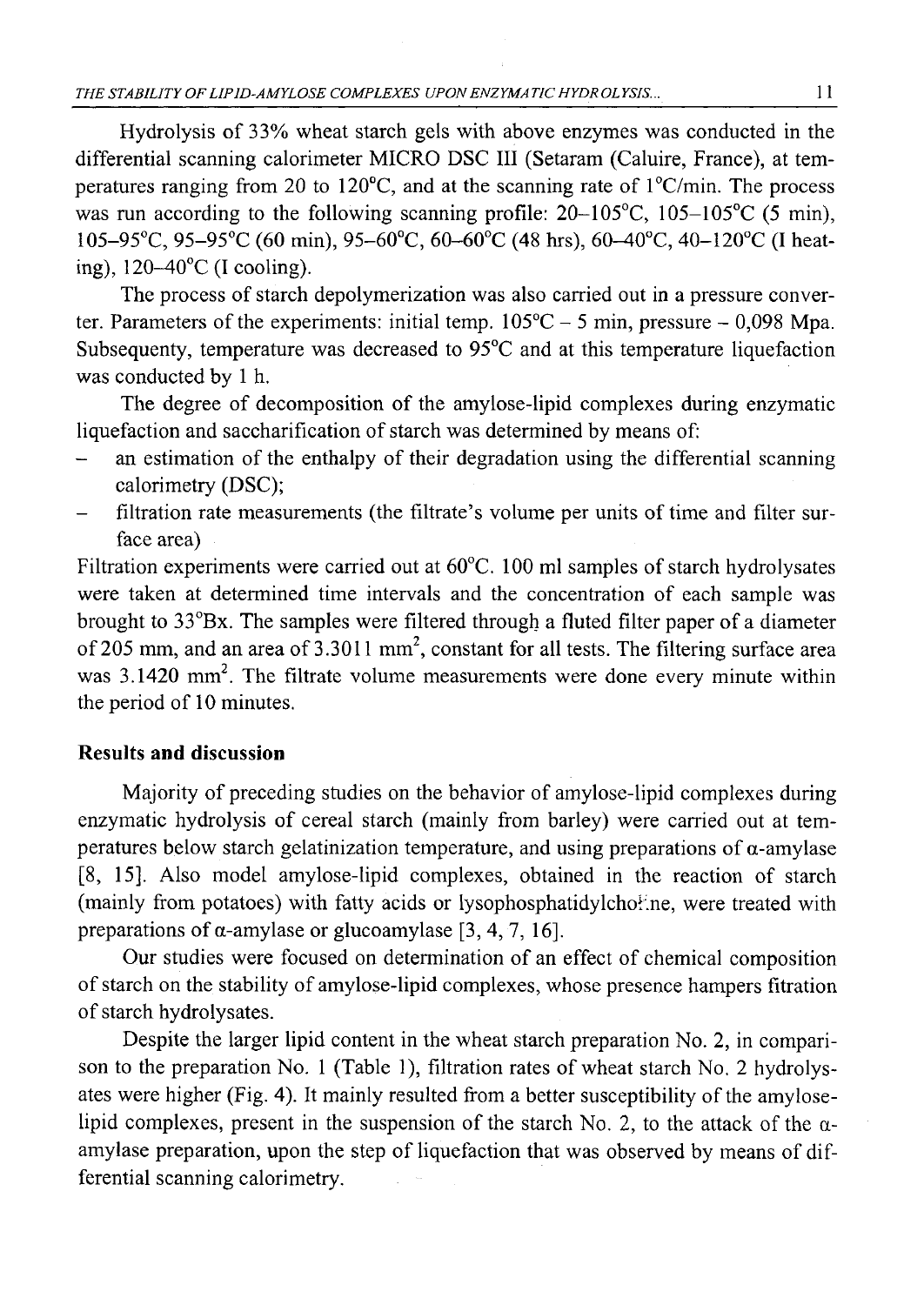Fig. 1 presents thermograms of melting of the native wheat starch preparations No. 1 and 2. In case of wheat starch No. 1, an endothermal shift at low temperature  $(T_m)$ of 58.8°C,  $\Delta H_m$  of 3.68 Jg<sup>-1</sup> – I heating) perhaps corresponds to melting of the crystalline layer of wheat starch (gelatinization), and the peak at high temperature  $(T_m \text{ of }$ 100.9°C,  $\Delta H_m$  of 0.68 Jg<sup>-1</sup> – I heating) seems to result from the dissociation of the amylose-lipid complexes. The enthalpy of gelatinization of the wheat starch No. 2 is the same as that of the starch No. 1 slurry, but the enthalpy of the amylose-lipid complex decomposition is higher ( $\Delta H_m$  of 0.72 J g<sup>-1</sup>, T<sub>m</sub> of 101.3°C). Although higher value of the enthalpy of the complex dissociation indicates its higher concentration, the rate of filtration of the hydrolysate from the starch No. 2 was higher. As stated above, it most probably resulted from a higher susceptibility of the amylose-lipid complexes to enzymatic digestion with  $\alpha$ -amylase during starch liquefaction. This property might be a consequence of a lower amylose content and structure of the complex, dependent on the position of the lipid molecule inside of the amylose helix.

Amylose-lipid complexes can recover their structure upon cooling of wheat starch slurries, and the peaks presented in Fig. 1 confirm this phenomenon (I cooling). Dependently on wheat starch composition, peaks of different shapes could be observed, indicating that various polymorphs of the regenerated complexes could appear on cooling.



Fig. 1. DSC thermograms of native wheat starch preparation no 1 and no 2.

ĵ

Fig. 2 depicts endotherms of decomposition of amylose-lipid complexes present in the wheat starches suspensions (No  $1$  and  $-2$ , respectively) digested with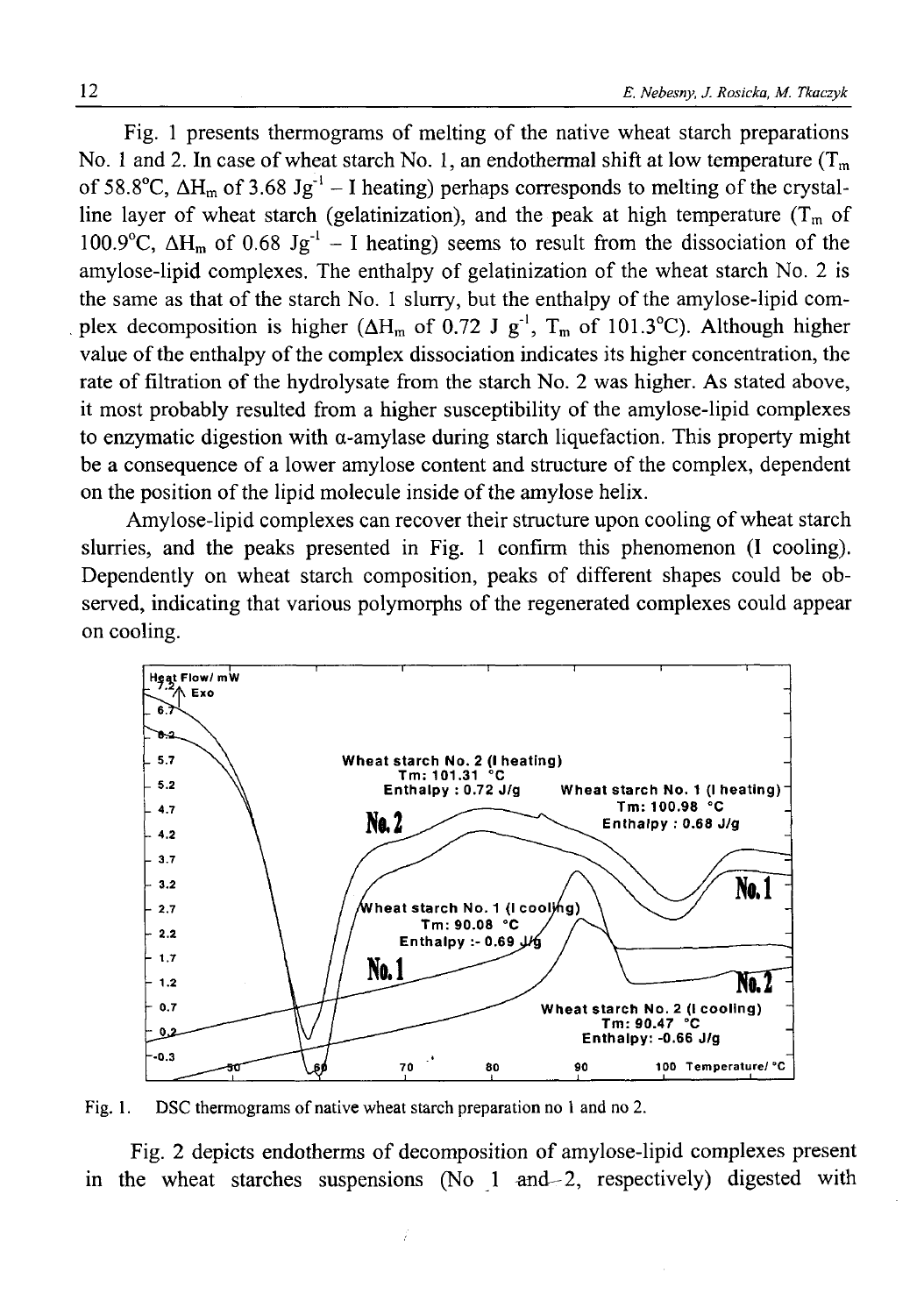TERMAMYL S  $\alpha$ -amylase (0.6 g per 1000 g s.s.). In wheat starch No.1 slurry, subjected to treatment with the  $\alpha$ -amylase, the peak corresponding to the complex decomposition has a larger area (higher value of the enthalpy:  $\Delta H_m$  of 0.30 Jg<sup>-1</sup>, T<sub>m</sub> of 100.9°C). Thus, degree of decomposition of this complex is lower than for the starch No. 2 suspension  $(T_m$  of 98.9°C,  $\Delta H_m$  of 0.06 Jg<sup>-1</sup>).



Fig. 2. DSC thermograms of wheat starches suspensions no 1 and no 2 digested with Termamyl S a-amylase.

Such degree of decomposition of the amylose-lipid complexes of the starch No. 2 during enzymatic liquefaction with the TERMAMYL S  $\alpha$ -amylase coincides with higher filtration rate of the hydrolysate in comparison to the syrup derived from starch No. 1 (Fig. 4).

The stage of starch liquefaction is also followed by regeneration of the amyloselipid complexes (upon cooling of the slurries), as can be deduced from peaks presented in Fig. 2.

Fig. 3 shows thermograms of suspensions of both the starches, treated for 48 hrs with AMG E glucoamylase and G-zyme lysophospholipase. None amylose-lipid complex was detected in the product of digestion of the starch No. 2. It coincides with its high filtration rate. On the contrary, the starch No. 1 hydrolysate contained very poorly degraded amylose-lipid complex ( $T_m$  of 99.6°C,  $\Delta H_m$  of 0.20 Jg<sup>-1</sup>). Saccharification of this starch caused only a slight decrease in the enthalpy of decomposition of the complex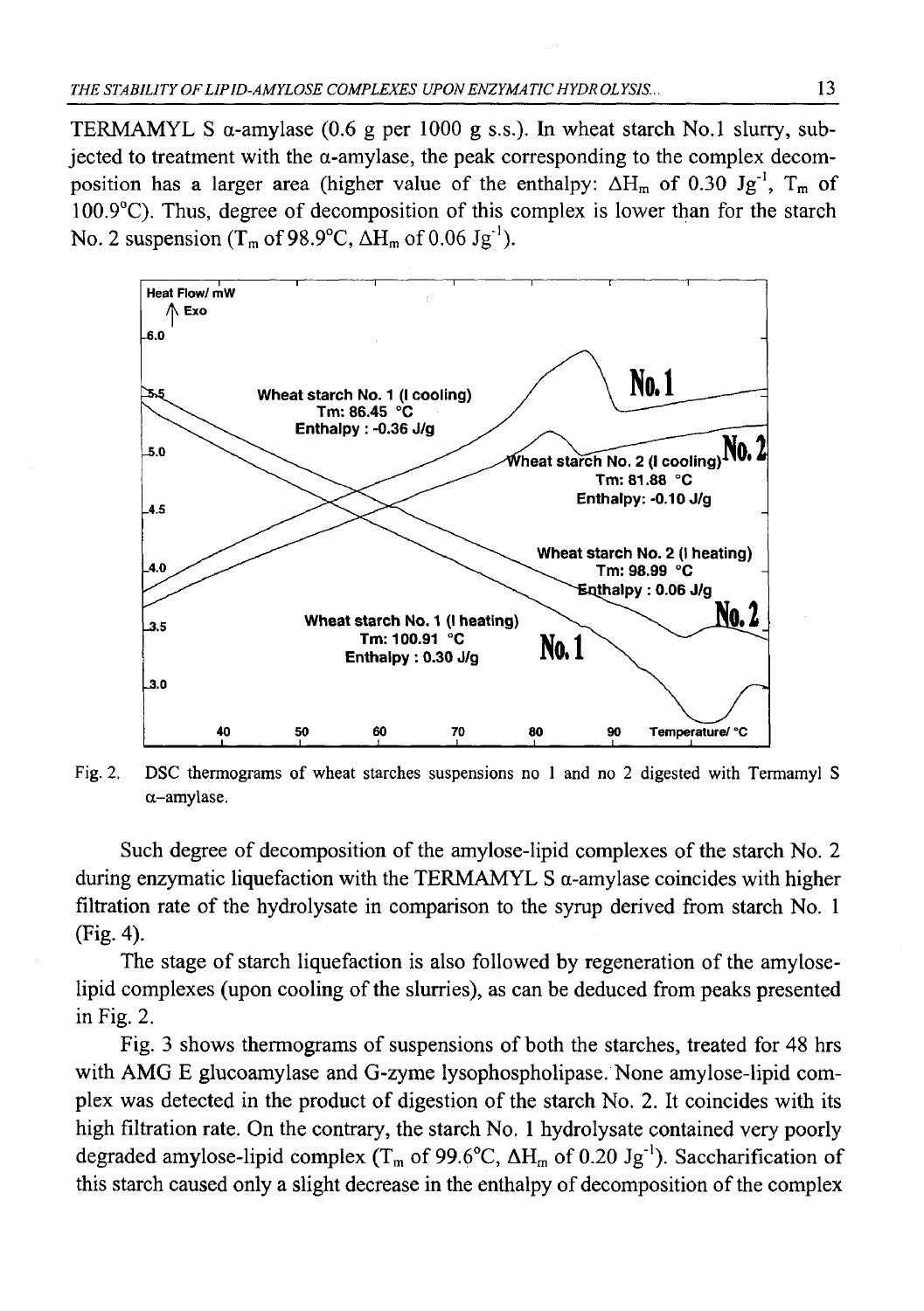$(\Delta H_m$  of 0.30 Jg<sup>-1</sup> after liquefaction). The presence of the stable amylose-lipid complexes, despite the treatment with enzymes, hampered filtration of the final product.



Fig. 3. DSC thermograms of wheat starches suspensions no 1 and no 2 treated for 48 hrs with AMG E glucoamylase and  $G - z$ yme lysophospholipase.



Fig. 4. Rate of filtration of glucose hydrolysate obtained from wheat starches no 1 and 2 treated for 48 hrs with AMG E glucoamylase or AMG E glucoamylase and G - zyme lysophospholipase.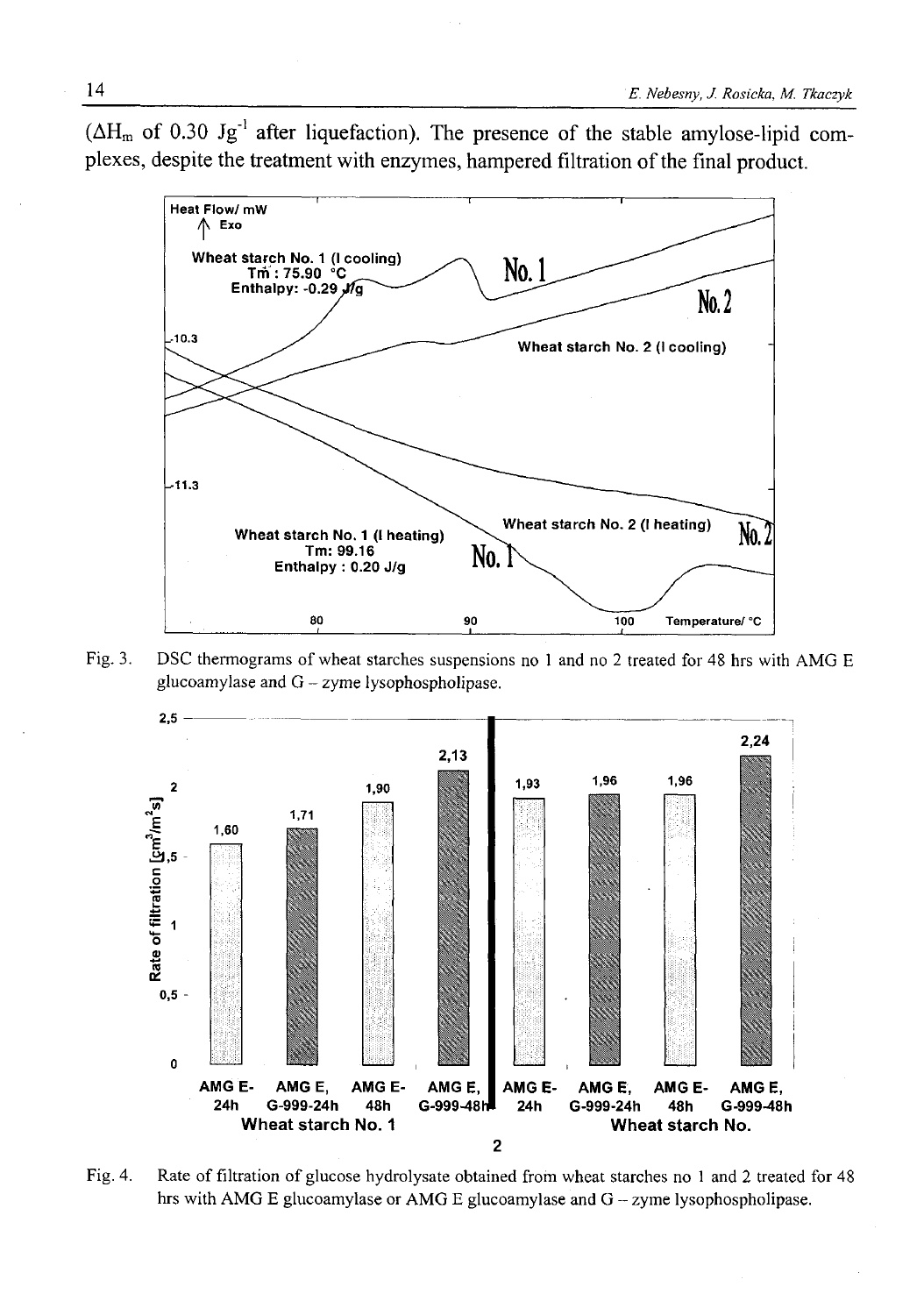## **Conclusions**

Results of our studies indicate that:

- 1. Chemical composition of wheat starches subjected to enzymatic hydrolysis affects. the degree of decomposition of the amylose-lipid complexes present in starch granules, and the rate of filtration of glucose syrups.
- 2. Liquefaction of two different preparations of wheat starch with TERMAMYL S  $\alpha$ amylase increased degree of decomposition of the complex in the preparation No. 2 ( $\Delta H_m$  of 0.06 Jg<sup>-1</sup>), though it contained more lipids, in comparison to the starch No. 1 ( $\Delta H_m$  of 0.30 Jg<sup>-1</sup>). Therefore, filtration of hydrolysate of the latter starch was difficult.
- 3. Chemical composition of wheat starch affects the susceptibility of the amyloselipid complexes to enzymatic degradation. Saccharification of the liquefied starch No. 2 resulted in a total decomposition of these complexes, whereas in the liquefied starch No. 1 only a minor dissociation was observed after treatment under the same conditions.

## **Acknowledgement**

*This research was supported by grant no. 6 P06G 022 20 from State Committee for Scientific Research (KBN).*

#### **References**

- [1] Bowler P., Towersey P. J., Galliard T.: Some effect of the minor components of wheat starch on glucose syrup production. Starch/Starke, **37,** 1985, 351-356.
- [2] Elliason A. Ch.: Interaction between starch and lipids studied by DSC. Thermochim. Acta, **246,** 1994, 343-356.
- [3] Eliasson A.C., Krog N.: Physical properties of amylose monoglyceride complexes. J. Cereal Sci., **3,** 1985,239-248.
- [4] Holm J., Ostrowska S., Eliasson A.C.: Digestability of amylose  $-$  lipid complexes in  $-$  vitro and in  $$ vivo. Starch/Starke, 35,1983, 294-297.
- [5] Jovanovich G., Anón M. C.: Amylose lipid complex dissociation. A study of the kinetic parameters. Biopolymers, **49,** 1999, 81-89.
- [6] Jovanovich G., Anón M. C.: Amylose lipid complex, physicochemical properties and the effects of different variables. Lebensm. Wiss.Technol., 32, 1999, 95-101.
- [7] Kitahara K., Saganuma T., Nagahama T., Tanaka T.: Release bound lipids in cereal starches upon hydrolysis by glucoamylase. Cereal Chem. 74, 1997, 1-6.
- [8] Lauro M., Suortti T., Forssel P., Poutanen K.: The role of amylose lipid complex in the enzymatic hydrolysis of starch granules. Poster: Starch - Structure and Function, Cambridge, England, 15- 17.4.1996.
- [9] Lauro M., Forssell P. M., Suortti M. T., Hulleman S. H. D., Poutanen K. S.: a amylolysis of large starch granules. Cereal Chem., 76, 1999, 925-930.